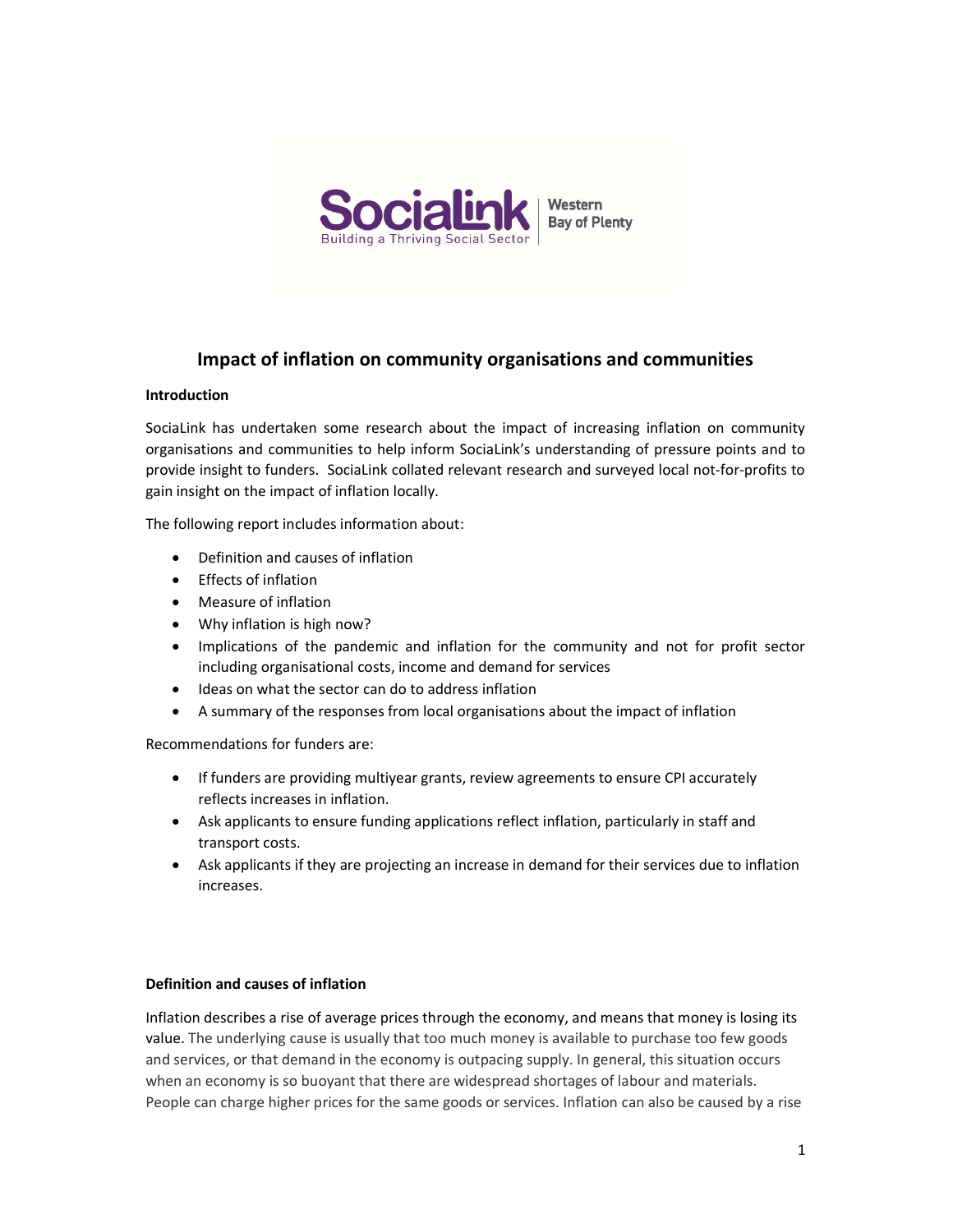in prices of imported commodities but is usually transient and less crucial than structural inflation caused by an over-supply of money<sup>1</sup>.

#### Effects of inflation

Inflation can be very damaging for a number of reasons. First, people may be left worse off if prices rise faster than their incomes. Second, inflation can reduce the value of an investment if the returns prove insufficient to compensate them for inflation. Third, since bouts of inflation often go hand in hand with an overheated economy, they can accentuate boom-bust cycles in the economy. Sustained inflation also has longer-term effects. If money is losing its value, businesses and investors are less likely to make long-term contracts. This discourages long-term investment in the nation's productive capacity.

#### Measure of inflation

The consumer price index published by Statistics NZ is the way New Zealand measures inflation. It records the change in the price of a weighted 'basket' of goods and services purchased by an 'average' New Zealand household which are grouped into categories (eg housing and utilities). The contents of the basket are defined by Statistics New Zealand, which periodically reviews and reweights them, using data obtained from their annual Household Economic Survey. This is necessary because the basket of goods and services purchased by the average household will change over time.

#### Why is inflation high now?

 $\overline{a}$ 

Annual inflation has hit a three decade high at 5.9% from the December 2020 quarter to the December 2021 quarter, the biggest movement since a 7.6 percent annual increase in the year to the June 1990 quarter, according to Stats NZ (NZ Stats 27 January 2022)

The main driver for annual inflation is the housing and household utilities group, with prices for construction and rentals for housing increasing. Construction firms have experienced supply-chain issues, higher labour costs and higher demand which has pushed up the cost of building new houses. The next largest contribution to annual inflation is from the transport group with increased prices for petrol and second hand cars. Petrol prices increased 30% in the year to December 2021 quarter. There were also increases in the prices of computers and mobile phones as well as clothing and footwear.

Other countries in the OECD are experiencing higher inflation than in recent decades and are implementing measures such as raising mortgage interest rates.

Unemployment has fallen to a record low (3.2% for the three months ended December 2021), while wage inflation has risen to its highest level in a decade  $^2$ . According to Stats NZ, the underutilisation rate, which is a measure of the slack in the labour market, was unchanged at 9.2 percent, the lowest since mid-2007. Unemployment is defined as those actively seeking work, while underutilisation includes those wanting to work more hours or who could work but are not actively seeking a job. The data was roughly in line with expectations for a steady unemployment rate, modest job growth, but a solid lift in wages.

<sup>&</sup>lt;sup>1</sup> Reserve Bank of New Zealand Fact Sheet: What is Inflation

<sup>2</sup> Unemployment hits record low as wage inflation peaks, Radio New Zealand 2 February 2022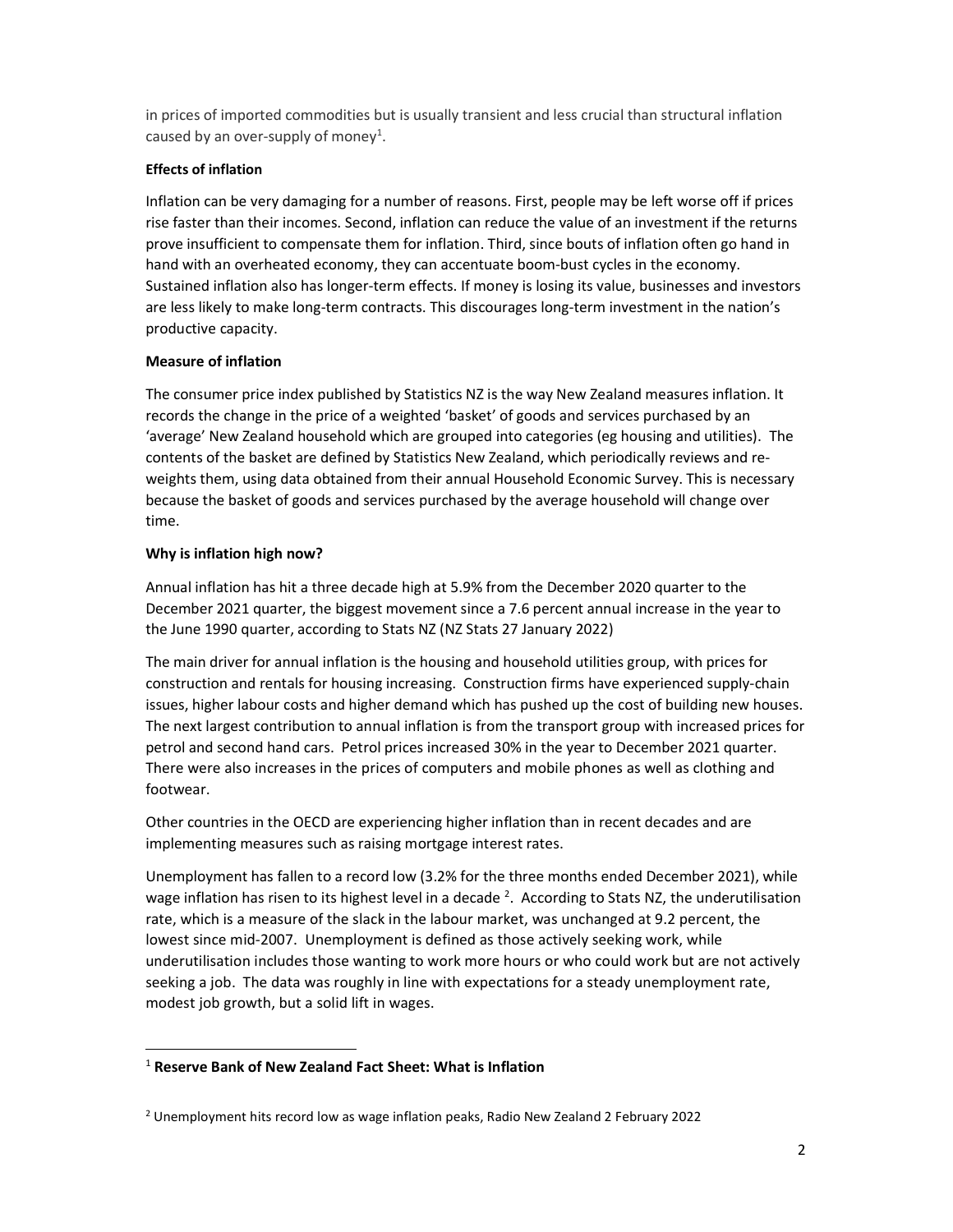Recruitment agencies have said the employment market continued to favour job seekers, with feedback from customers indicating counter offers on wages and a likely upward push on them. The Covid pandemic had made differences to recruiting, especially continued widespread candidate shortages, changing career priorities and remote work advancements.

# What does this mean for the community, not for profit, social sector?

The Covid 19 pandemic has already had a significant impact on the operations of community and social sector groups, as well as the communities they are serving.

The rise in inflation will compound these issues.

### Pandemic Impacts that have been noted

- Lockdowns and alert levels have resulted in shut downs of all or part of their activities. For example hospices have had no trading revenue from their shops during these times, which are a significant source of income.
- Most charities do not have significant resources to fall on and are reliant on ongoing revenue streams, which was predicted to be increasingly difficult due to the pandemic and its effects on government efforts to minimise the impact, on the economy and on consumer behaviour. According to Martin (2019)<sup>3</sup> a provider in a financially sustainable position should be able to allocate at least 5% of their total expenditure to reserves, or at least three months' operating costs but a sample of annual reports indicated the average margin was 2% of total expenditure.

### Affected revenue sources include:

- Donations, grants and other fundraising
- Fees and subscriptions
- Trading revenue from sale of goods and services
- Interest and dividends

#### These are impacted given:

 $\overline{a}$ 

- Gaming trust proceeds have diminished as pubs and bars have been closed or operating under restrictions.
- Philanthropic organisations have had reductions in their revenues and have less to pass on to charities.
- The public may tighten their belts and donations are likely to reduce.
- Many fundraising events cannot happen.
- Trading operations such as op shops and cultural and artistic events have been closed down or operating under restrictions.
- Returns on investment have taken a hit, albeit that this may be temporary. Interest revenues are at all-time lows and other equity-type investments have been rocked with volatile share market fluctuations.

<sup>3</sup> Jenkins, M (2019) Social Service System: The Fundign Gap and How to Bridge it. Social Service Providers Aotearoa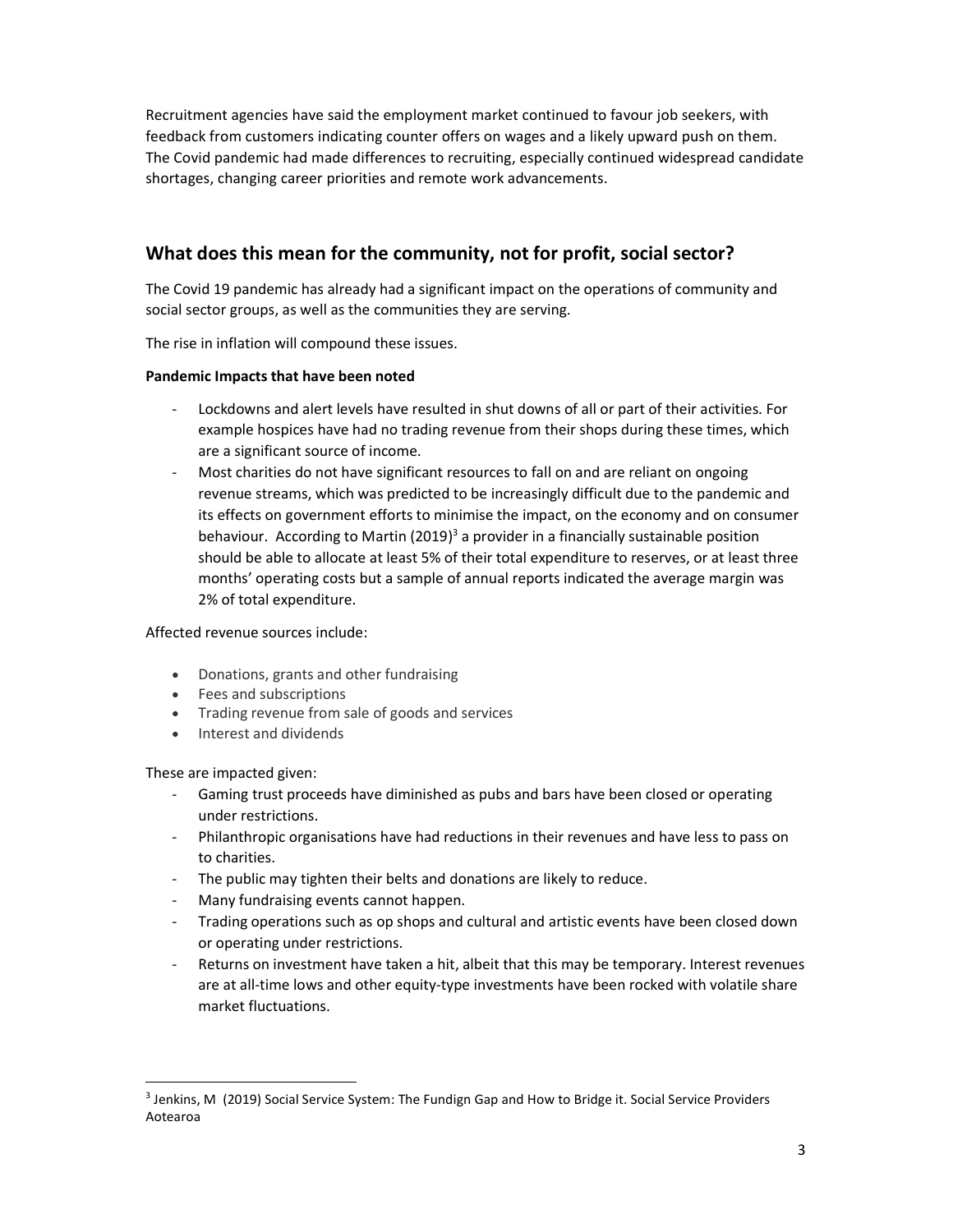# How will a rise in inflation affect the community/not for profit sector?

The JB Were's 2021 New Zealand cause report <sup>4</sup> identified the overall picture of the not for profit sector:

- Sector income growth rate over the last decade averaged 7% pa against an expense growth rate of the same or slightly higher keeping operating surplus at or below 10%. Organisations are consequently operating on tight margins, which leaves little room to improve overall resilience and explore innovation.
- The sector's labour force saw changes in the increase of full-time staff and the shift from permanent part-time to contract staff as we continually move in the direction of a gig economy.
- The report's financial period researched was 31 March 2020 (a week before Covid-19 locked the country down for the first time). Analysis drew upon 400 charities with later return dates to provide a picture of the first six-months impact of Covid on the for-purpose sector.
- Evidence of Covid accelerating existing trends is evident. The hardest hit (50% loss of revenue) were those event-heavy sectors like Sport and recreation and Arts, culture and heritage, as well as the Social services working intimately with the most vulnerable in our communities. The Government wage subsidies helped some, but not uniformly. As a whole, the sector is 'doing even more for less', with already thin operating margins and only modest reserves to draw on to meet any covid triggered operating deficits.

Inflation is considered likely to impact in three ways according to an article based on the UK situation<sup>5</sup>:

- Rising costs particularly for staff
- Depreciating income

 $\overline{a}$ 

- Impact on beneficiaries' finances changing demand levels.

### 1. Rising Organisational Costs

Research in the UK has found staffing costs account for 37% of total charity sector expenditure. To ensure that wages did not fall in real terms as a result of inflation in the UK (5.4% in December and predicted to peak at around 6% in April), charities would need to increase total wages by 8.8% from 2021. The sector was noted to already have issues with low pay, with the Living Wage Foundation finding that 17% of all third sector workers earning less than the real Living Wage, which jumped to 29% of all part-time sector workers, the majority of whom are women.

Anecdotally, staffing costs in the social sector in Aotearoa is considerably higher that the proportion of staffing costs outlined above for charities in the UK.

If salaries started to reduce in real terms, it was thought there was a risk of significant staff churn in the sector, and could mean charities might struggle to replace staff. Many were already experiencing a shortage of job candidates. This is within the context of labour shortages facing most industries

<sup>&</sup>lt;sup>4</sup> Morrow, J and Mcleod, J 2021 New Zealand cause report, JB Were 2021 https://www.jbwere.co.nz/latestinsights/philanthropy/jbwere-nz-cause-report-2021/

<sup>&</sup>lt;sup>5</sup> O'Halloran, J Rising inflation: What do charities need to know, Pro Bono Economics, 19 January 2022 https://www.probonoeconomics.com/news/rising-inflation-what-do-charities-need-to-know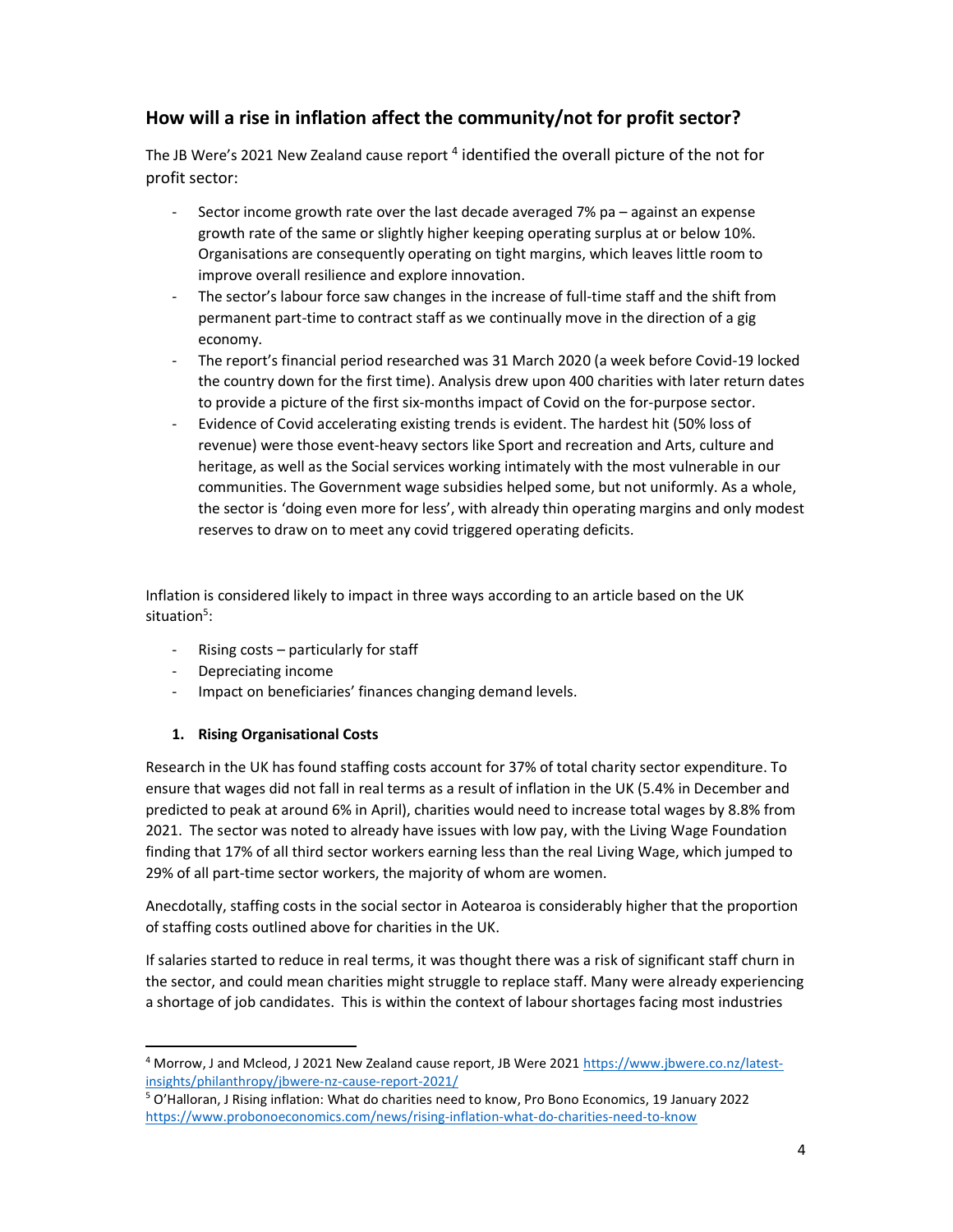nationally and locally. Salaries failing to keep up with inflation will likely exacerbate the skill shortages.

O'Halloran noted "it is important for charities to be thinking about wage negotiations as early as possible, while also realising that many of their staff are likely to be struggling already."

Other impacts of Dealing with the fall out from Covid include exhaustion and burnout in some sectors, in the US for example (may be relevant here) including child welfare, mental health and other direct services where demand has soared straining already stretched staff. Education and human services disproportionately employ women who have borne the brunt of child care issues. While the pandemic will eventually ease, there may be long term consequences if people leave the field in search of better pay. They are unlikely to return and a good wage will be needed to attract students and younger people.

Do Good Jobs online jobs board has recently published tips for the for purpose sector in thinking about the staffing situation and retaining staff:

https://dogoodjobs.co.nz/5-steps-to-retain-staff-during-the-great-resignation/

#### 2. Depreciating income

The cost of living squeeze resulting from inflation may affect the level of donations to charities. O'Halloran considers there are three prominent areas of charity income that are vulnerable to being substantially affected by inflation.

- 1. Anchored donations, meaning those anchored in time through a historic direct debit, or those anchored in certain norms, where individuals have a set amount in mind that they wish to donate. The set amount eg \$20 is unlikely to change with inflation but its value will depreciate. Therefore it's important for charities to discuss around levels of giving by donors, especially those on direct debits and update estimates of what services cost to deliver as inflation continues to drive those figures up.
- 2. Grants that have been recently awarded will significantly devalue in 2022/23. If an organisation was awarded a grant of \$100,000 per year in 2021 for the next three years, the 2023 grant would be worth \$94,000 after accounting for inflation, a reduction of 6%.
- 3. The sector as a whole is a net saver, not a borrower. With high rates of inflation, money held in reserve is at risk of losing its value which should prompt further discussions about investment strategies for those organisations with reserves.

#### 3. Changes in demand due to the cost-of-living squeeze

The most deprived households' budgets, already under severe stress, will be most affected by inflation and drive high demand for services provided by charities.

For the average renting family the cost of living went up by around \$50 a week over the last year, while income went up by about \$25 a week.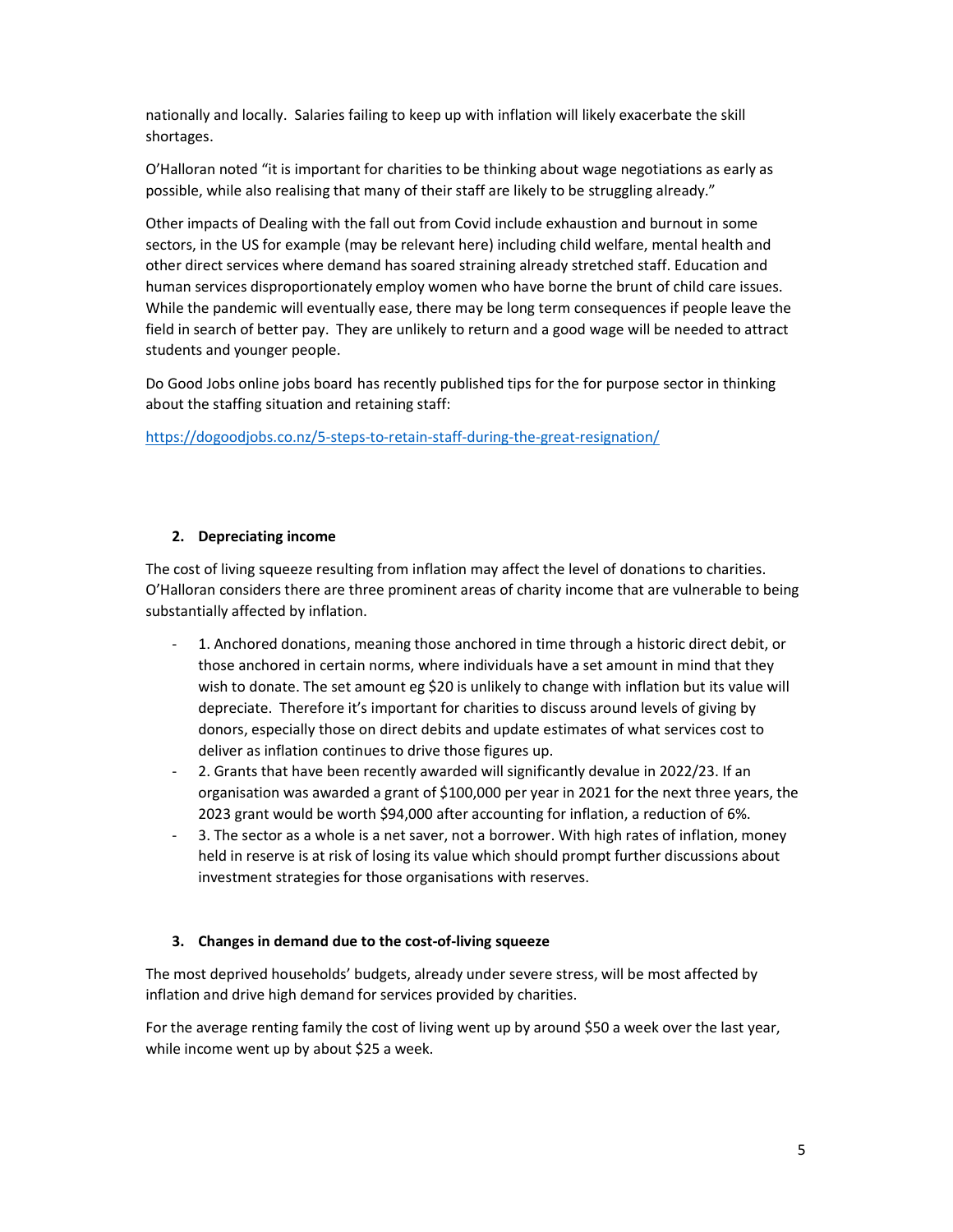With stretched income going to towards rent or mortgage repayments there is little flexibility to cut costs. It has been observed that price increases for food, transport and housing are particularly harmful for low-income households, resulting in an increase in need for foodbanks.

Benefits are scheduled to rise by \$15 after tax from 1 April 2022. This is likely to be absorbed by increased prices so in effect it isn't a 'real' increase and indeed may mean a fall in the real value of benefits. This will drive more people into deeper poverty and is likely to drive up demand for services.

This will also affect community groups in the arts and performance sector as inflation means less disposable income to purchase tickets or spend on entertainment and leisure experiences.

Reports of the impact of inflation

- People needing more help: eg twice the number of meals when receiving Meals on Wheels per week, needing more assistance from foodbanks which are seeing increases in price of food while serving double the number of clients a year ago.
- Suppliers charging more for food that social services serve eg nutritional drinks like Ensure gone up 10%. Coupled with increased fuel prices, driver and worker shortages mean it is costing more to provide the same services
- On top of the usual need, white-collar workers and double-parent families are increasingly struggling to pay mortgages and are asking for help to put food on the table.
- In early 2021 Tauranga the Tauranga Community Foodbank saw a 33% increase in demand in 24 months, the cost of housing being a major contributor as well as seasonal blips such as costs involved in returning to school. A massive increase in solo people reaching out, including older people living on superannuation, and single people on minimum wages.<sup>6</sup>
- In September 2021 Foodbank Canterbury distributed 103 tonnes of food about 294,000 meals to more than 150 agencies in the Canterbury area. In 2020 it distributed about 30-35 tonnes a month.

# What can the sector do?

It is important for boards and leadership teams to factor higher than anticipated costs into any planning assumptions.

The key messages from this analysis for charities is that they need to:

- 1. Determine if the demand for their services is likely to change and plan for it.
- 2. Enter wage negotiations early and appreciate many are likely to be struggling.
- 3. Revise income targets and plan how to deliver them in the context of inflation.

Suggestions put forward by a collective of charity, non-profit and community groups to government suggested ways the Government could assist to alleviate some of the financial pressure:

- Emergency stabilisation fund
- Special low interest loans

 $\overline{a}$ 

- Tax relief to incentivise donations

<sup>6</sup> https://www.rnz.co.nz/news/national/436948/demand-for-food-parcels-and-housing-soars-in-bay-of-plenty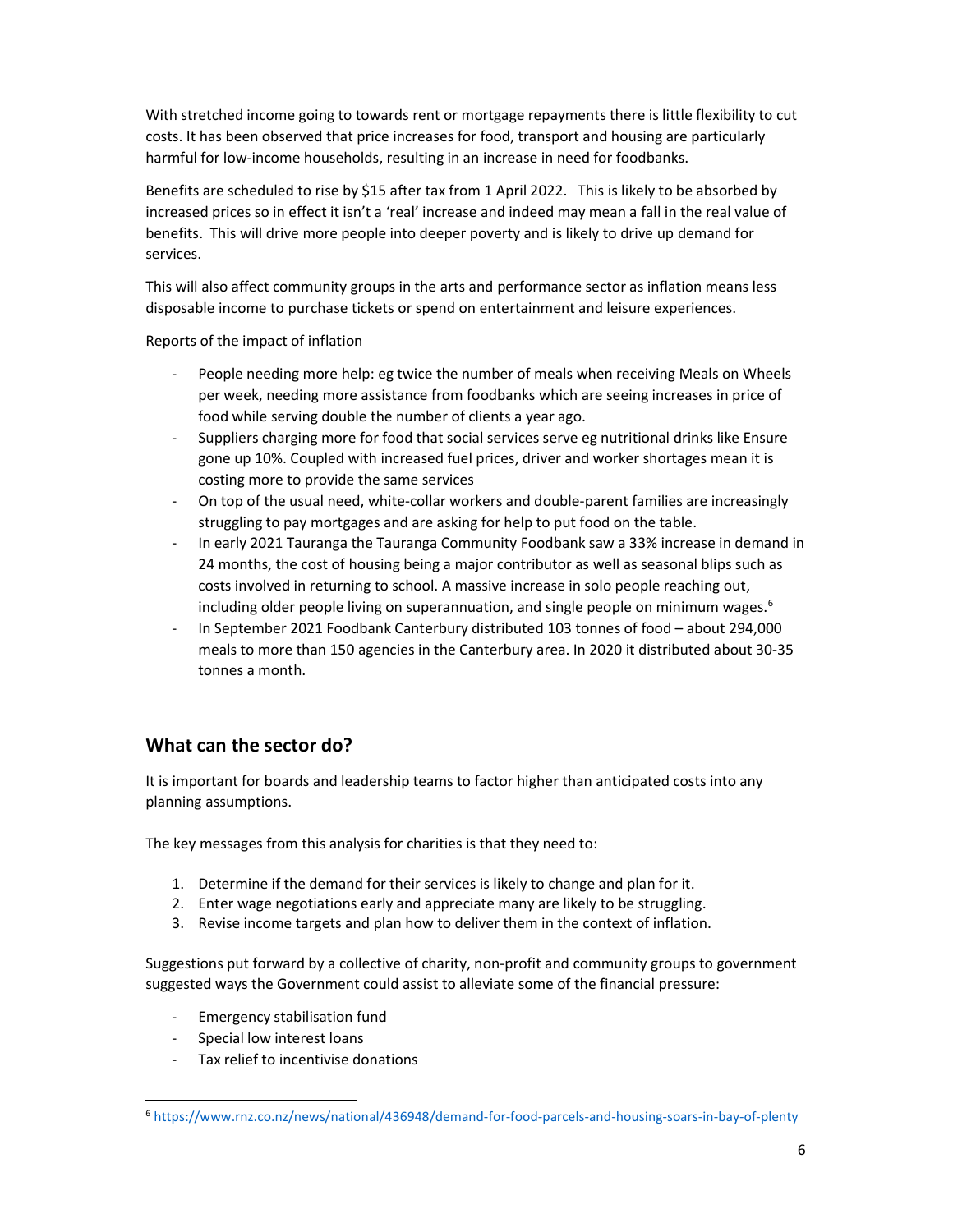- Dedicated support to provide assistance to unique challenges faced by the sector.

The Government has tried to offset the financial burden felt by many to due to Covid-19 with a number of financial packages. This included \$27 million for essential services in the social sector to ensure such services can continue to assist during the lockdown.

Other options suggested by the Institute of Directors were:

- Applying for the wage subsidy scheme
- Considering options to use your organisation's emergency funds set aside for a 'rainy day.'
- Virtual fundraising creating an online fundraising plan
- Getting advice from an independent advisor.

Thinking longer term, while acknowledging the difficulty of doing that when charities and other groups were just trying to get by day to day, it could be the chance to look for a reinvention.

- Strategic thinking is more essential than ever what has been outmoded or part of tradition in an organisation that needs to be trimmed back or thought through.
- Consolidation with other charities with the same aim and purpose?
- Consider new opportunities and resources

## Local Survey of Inflation on Community Organisations and Communities

Twelve organisations/respondents did the survey. Of those:

- 3 were small (0-3 FTE or under \$100,000 revenue
- 5 were medium size (4-8 FTE or revenue between \$100-\$700,000)
- 3 were large (9+ FTE or revenue over \$700,000)
- One respondent did not answer this question.

#### Summary of results

- For organisations, staff salaries/wages and travel/vehicle costs are the two main areas where rising costs are expected to have high impact. For some organisations, salary costs are a key expense and they expect demand for movement in this area from employees but may struggle to increase wages and even cut hours because of reduced revenue. It was noted revenue from various sources would need to increase by the rate of inflation just to break even.
- Rising costs are considered to have a high impact on financial stress in communities and to a lesser extent on food and housing demand.
- Mental health stress and anxiety are observed as a key impact for individuals and families as they deal with ongoing Covid issues, rising costs and reduced health care access (due to Covid).
- The results of the survey largely mirror the accompanying commentary regarding the impact of inflation on community organisations and communities.